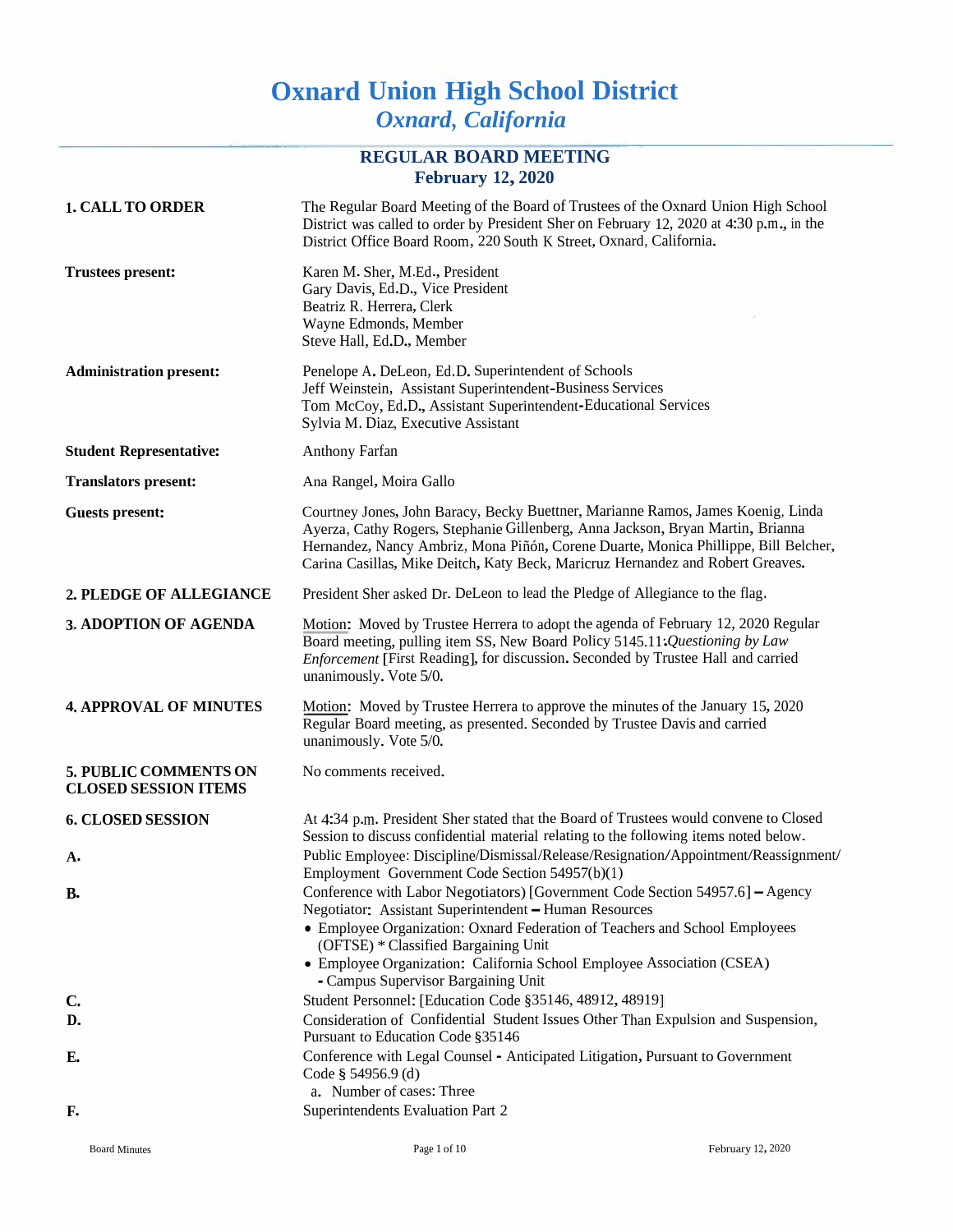| G.                                                                                                                                    | Conference with Real Property Negotiator (Govt. Code § 54956.8) PROPERTY:<br>Multiple District-owned parcels, including: (1) South of Oxnard High School, APN 183-<br>0-030-180; (2) District Office Campus, 220, 309, and 315 South K Street, Oxnard, CA,<br>APNs 202-0-010-630 & -740; (3) Hueneme Road Adult School, 527 W Hueneme Road,<br>Oxnard, CA, APN 222-0-082-625; (4) 280 and 300 Skyway Drive, Camarillo, CA, APN<br>230-0-130-105; and (5) 15 Stearman Street, Camarillo, CA, APN 230-0-130-115<br>AGENCY NEGOTIATOR: Jeff Weinstein, Assistant Superintendent, Business Services<br>and Dr. Joel Kirschenstein, Consultant Sage Realty Group Inc.NEGOTIATING<br>PARTIES: To be determined UNDER NEGOTIATION: Price and terms of payment. |                   |
|---------------------------------------------------------------------------------------------------------------------------------------|---------------------------------------------------------------------------------------------------------------------------------------------------------------------------------------------------------------------------------------------------------------------------------------------------------------------------------------------------------------------------------------------------------------------------------------------------------------------------------------------------------------------------------------------------------------------------------------------------------------------------------------------------------------------------------------------------------------------------------------------------------|-------------------|
| 7. RECONVENE IN<br><b>PUBLIC: REPORT ON CLOSED</b><br><b>SESSION ACTION</b>                                                           | The Board reconvened at 6:55 p.m. President Sher reported out that no action was taken<br>during Closed Session.                                                                                                                                                                                                                                                                                                                                                                                                                                                                                                                                                                                                                                        |                   |
| 8. RECOGNITION                                                                                                                        | This item was heard after Public Comments.                                                                                                                                                                                                                                                                                                                                                                                                                                                                                                                                                                                                                                                                                                              |                   |
| Outstanding Student - RCHS                                                                                                            | Brianna Hernandez was recognized as the RCHS outstanding student. She continually<br>works to overcome obstacles and challenges presented to her; she is an inspiration to<br>everybody she encounters. Brianna has given a great deal back to her community. Of her<br>own free will, she organized, fundraised and implemented a fishing trip for children with<br>Autism. She held a fundraising dinner, with community assistance, that all of the<br>children enjoyed. Brianna is an epitome of hard work and perseverance. She recognizes<br>areas for growth and sets out to exceed. An example of her efforts is winning a Lion's<br>Club student speaker contest and is now on her way to the regional competition.                            |                   |
| Measure H Citizen's Bond Oversight<br>Committee                                                                                       | The first meeting of the Measure H Bond Oversight Committee was held March 09,<br>2005. In January of 2020 the final funds of Measure H were expended with the purchase<br>of the land for the future site of Del Sol High School. The Measure H Oversight<br>Committee will complete their responsibilities before the end of the school year, June<br>30th, 2020. The Board of Trustees recognized the volunteerism and selfless service of<br>the Measure H Committee members: Nancy Ambriz, William Belcher, Sol Chooljian,<br>Kim Dawson, Fred Ferro, Nancy Lindholm, Barbara Wagner and William Wilson.<br>Nancy Ambriz, Chair, and Bill Belcher were present on behalf of the Measure H Bond<br>Oversight Committee.                             |                   |
| 9. ACTION                                                                                                                             |                                                                                                                                                                                                                                                                                                                                                                                                                                                                                                                                                                                                                                                                                                                                                         |                   |
| A. Consideration of Acceptance of<br>June 30, 2019 General Obligation<br>Bonds (Measure H) Financial and<br>Performance Audits Report | Trustee Davis moved to accept the June 30, 2019 General Obligation Bonds (Measure H)<br>Financial and Performance Audits Report, as presented. Seconded by Trustee Herrera<br>and approved unanimously. Vote 5/0                                                                                                                                                                                                                                                                                                                                                                                                                                                                                                                                        |                   |
|                                                                                                                                       | Trustee Davis read the following comment from the Audit Report, page 5: The results of<br>our tests indicated that, in all significant respects, the Oxnard Union High School District<br>has properly accounted for the expenditures held in the Building Fund (Measure H) and<br>that such expenditures were made for authorized Bond projects.                                                                                                                                                                                                                                                                                                                                                                                                       |                   |
| <b>10. PUBLIC COMMENTS TO</b><br><b>ADDRESS THE BOARD OF</b><br><b>TRUSTEES</b>                                                       | This item was heard after reconvening from Closed Session.                                                                                                                                                                                                                                                                                                                                                                                                                                                                                                                                                                                                                                                                                              |                   |
|                                                                                                                                       | Anna Jackson, OUHSD Farm to School, thanked OUHSD staff for making the teacher<br>Community Supported Agriculture system (CSA) possible. She provided Trustees and<br>the Superintendent a sample gift bag of the Farm to School products.                                                                                                                                                                                                                                                                                                                                                                                                                                                                                                              |                   |
|                                                                                                                                       | Mike Deitch, American Heart Association, with the help of Proctor and Gamble gifted<br>OUHSD with CPR training materials.                                                                                                                                                                                                                                                                                                                                                                                                                                                                                                                                                                                                                               |                   |
| 11. SUPERINTENDENT'S<br><b>REPORT</b>                                                                                                 | Presented by Superintendent DeLeon.                                                                                                                                                                                                                                                                                                                                                                                                                                                                                                                                                                                                                                                                                                                     |                   |
|                                                                                                                                       | HIGHLIGHTS:<br>• Groundbreaking ceremony for Del Sol HS took place on Wednesday, February 12,<br>2020<br>• Measure H is expended<br>• Construction bidding can now begin for Del Sol HS<br>• Grand Opening on track for August 2022                                                                                                                                                                                                                                                                                                                                                                                                                                                                                                                     |                   |
| <b>Board Minutes</b>                                                                                                                  | • RMHS has received a 6-year accreditation (WASC)<br>Page 2 cf 10                                                                                                                                                                                                                                                                                                                                                                                                                                                                                                                                                                                                                                                                                       | February 12, 2020 |
|                                                                                                                                       |                                                                                                                                                                                                                                                                                                                                                                                                                                                                                                                                                                                                                                                                                                                                                         |                   |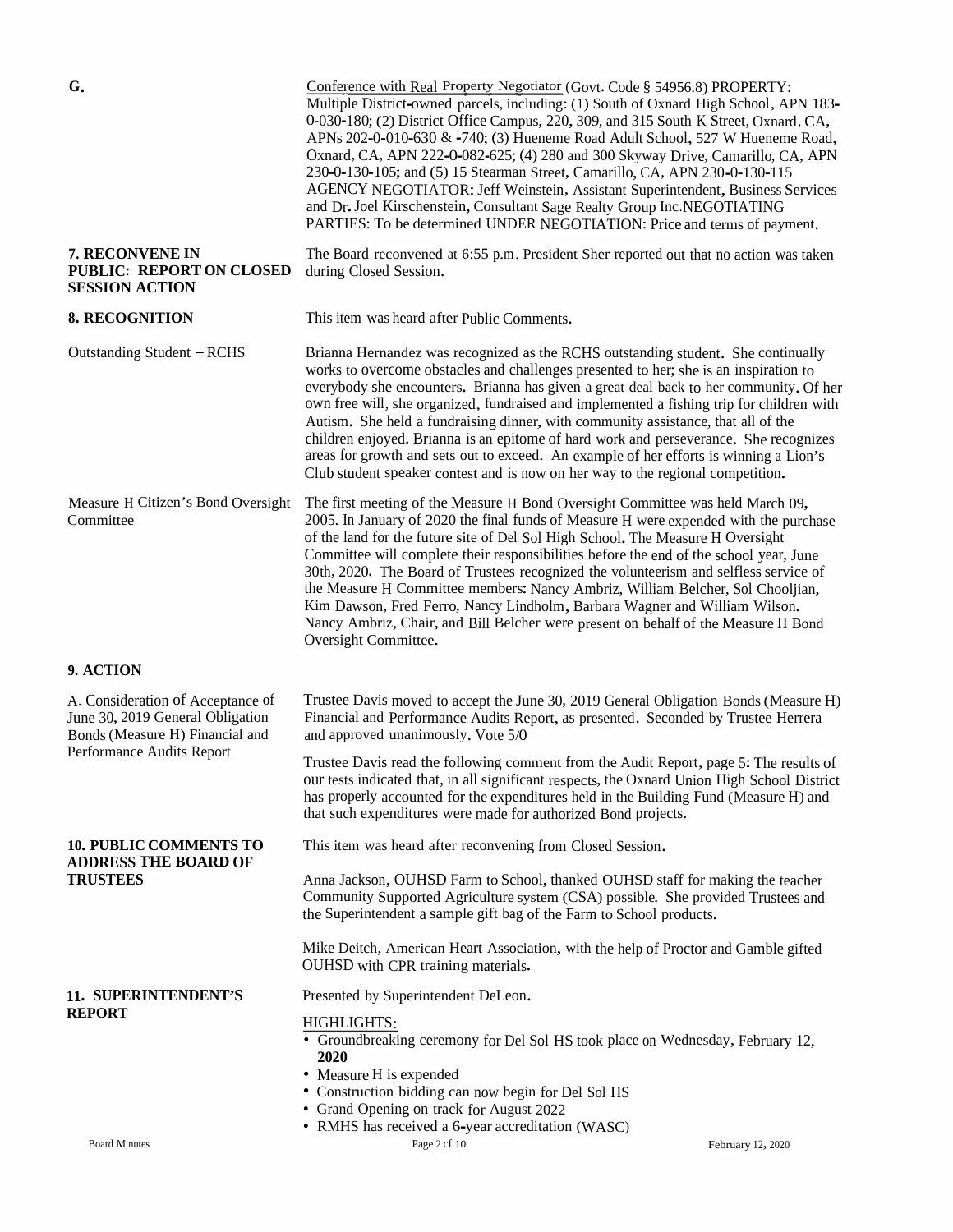- SAT Bootcamp (February 8, 29, March 7, 14, and 21 from  $8:00 12:20$  p.m.
- Censusu 2020
- National School Lunch Program is exemp<sup>t</sup> from the Public Charge Act
- Corona Virus (there are no confirmed cases in Ventura County at this time. Links to the Ventura County Public Health Department information are located on the OUHSD website front page)

Anthony Farfan provided his repor<sup>t</sup> for the time period since the last board meeting on

Motion: Trustee Davis moved to approve the Consent Calendar, with the exception of SS. Seconded by Trustee Hall and carried unanimously. Vote 5/0. Trustee Davis congratulated the mid-term graduates and thanked teachers for their work on the new course proposals. Dr. McCoy recognized Learning Design Coach ELA, Ramona Piñón, for her work on the New English Language Arts Textbook: McGraw-Hill's Study Sync

Purchase Orders totaling \$10,357,580.66 and Direct Pays totaling \$6,889.26 be approved, as presented.

A.Consideration of Approval of Purchase Orders and Direct Pays, January 3-31, 2020

January 15, 2020. **12. STUDENT REPRESENTATIVE REPORT**

**13. CONSENT CALENDAR**

**TO THE BOARD - ANTHONY FARFAN**

B. Consideration of Approval of DonationsJanuary <sup>7</sup> - February 4, **2020**

C.Consideration of Approval of Contract Change Order #3 to Ardalan Construction for Replacing Lighting with LED, as presented, the OHS In-Pool Lighting with LED

D. Consideration of Approval of Contract Change Order #4 to Ardalan Construction for Retrofitting Diving Board, as presented, the OHS One Meter Diving Board

E. Consideration of Approval of Contract Award to Flewelling & Moody Architects to Provide Architectural Design Services for Career Technical Education OHS Mechatronics Lab

F. Consideration of Approval of Contract Award to Sports Facilities Group to Retrofit ACHS Gymnasium Backboards, as presented. Basketball Backboards

G.Consideration of Approval of Contract Award to Allen Electric Company to Provide Power to Surplus ROTC Storage Relocatable at HHS

H. Consideration of Approval of Contract Award to Fence Factory to Replace Swimming Pool Fencing at Rio Mesa HS

I. Consideration of Approval of Contract Award to California Electric Company for New Fire Hydrant to Support Relocatable Classroom Installations at ACHS

Board Minutes

It is the recommendation of District Administration that the Board of Trustees accep<sup>t</sup> the donations repor<sup>t</sup> for the period of January 7 - February 4, 2020, as presented.

It is the recommendation of District Administration that the Board of Trustees approve Contract Change Order #3 to Ardalan Construction for Replacing the OHS In-Pool

It is the recommendation of District Administration that the Board of Trustees approve Contract Change Order #4 to Ardalan Construction for Retrofitting the OHS One Meter

It is the recommendation of District Administration that the Board of Trustees approve <sup>a</sup> Contract Award to Flewelling & Moody Architects to provide Architectural Design Services for Career Technical Education OHS Mechatronics Lab, as presented.

It is the recommendation of District Administration that the Board of Trustees approve <sup>a</sup> Contract Award to Sports Facilities Group to Retrofit ACHS Gymnasium Basketball

It is the recommendation of District Administration that the Board of Trustees approve <sup>a</sup> Contract Award to Allen Electric Company to Provide Power to Surplus ROTC Storage relocatable at HHS, as presented.

It is the recommendation of District Administration that the Board of Trustees approve <sup>a</sup> Contract Award to Fence Factory to Replace Swimming Pool Fencing at Rio Mesa HS, as presented.

It is the recommendation of District Administration that the Board of Trustees approve <sup>a</sup> Contract Award to California Electric Company for New Fire Hydrant to Support Relocatable Classroom Installations at ACHS, as presented.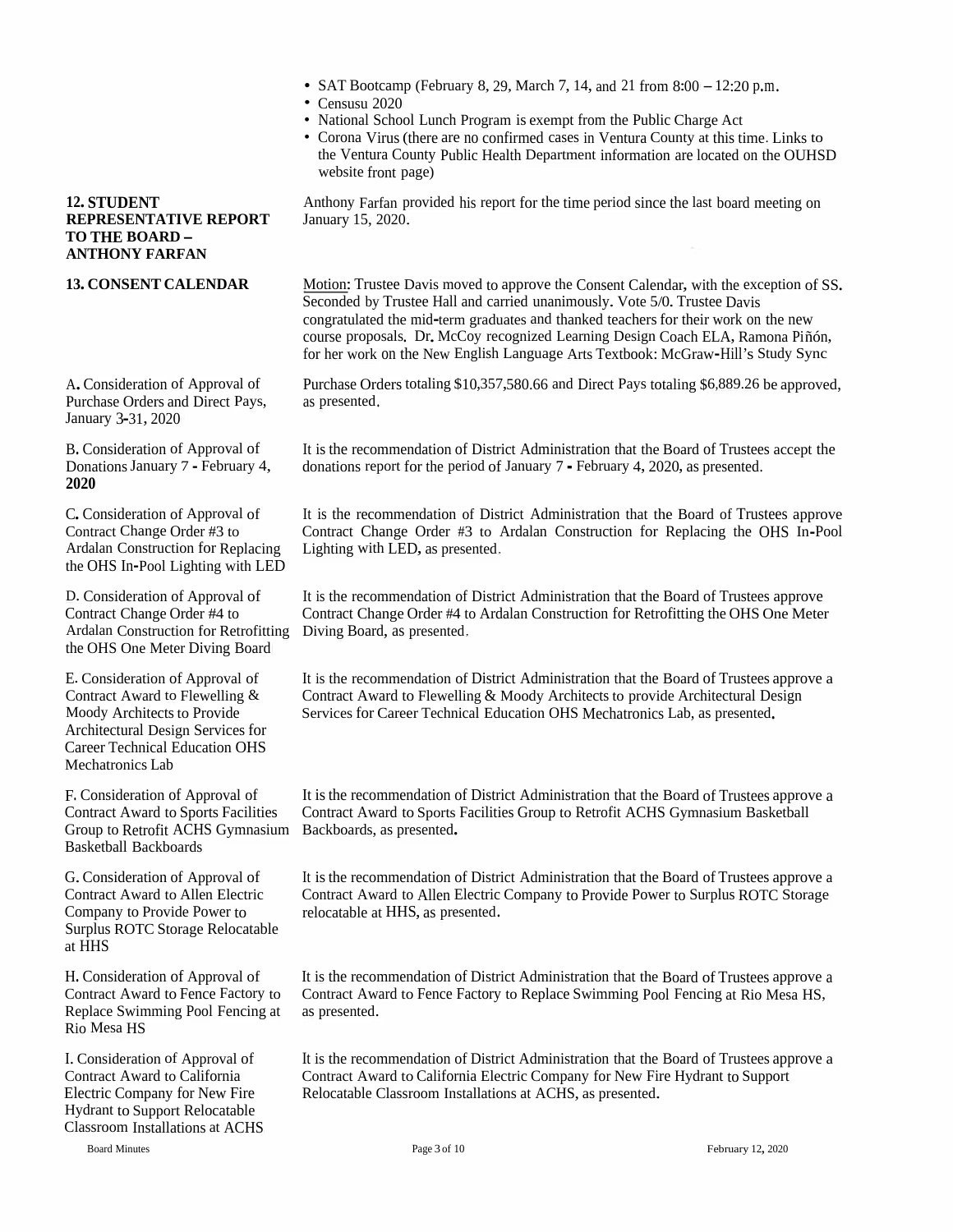J. Consideration of Approval of Contract Award to California Electric Company to Provide Power to Surplus Relocatable T1 at ACHS

K. Consideration of Approval of Contract Renewal with Monarch Photography for Yearbooks and<br>Identification Cerds, District W Identification Cards, District-Wide

L. Consideration of Approval of the Disposal of Surplus Asset Items, October 16, 2019 - February 11,<br>2020 **2020**

Company to Perform Initial Grading to Accommodate Staging Area

N. ConsiderationRaptor Visitor Management SystemImplementation at All Remaining School Sites

O. ConsiderationContractor Sea Clear Pools toContractor Sea Clear Pools to Repair – the proposal provided by Sea Clear Pools, as presented.<br>Underwater Lights at ACHS. RMHS Lights at ACHS, RMHSand HHS

P. Consideration of Approval of Contract Award to Architecture for Education for Architectural Services Swimming Education for Architectural Services – Swimming Pools at CIHS and PHS, as presented.<br>for New Swimming Pools at CIHS r New Swimming Pools at CIHS<br>d PHS and PHS

Groundwater Consultants for Designs for RMHS Well #2<br>litetion and Unamada Rehabilitation and Upgrade Q. Consideration of Approval of Contract Award to Hopkins

R. Consideration of Approval of Contract Award to<br>Special Increation Special Inspection and Testing for<br>ACUS JUIS and DUS Stadium ACHS, HHS and PHS Stadium<br>Playfield Betrefit Preject PIayfield Retrofit Project

S. Consideration of Approval of Contract Award to Mark Hawkins Inspection for DSAServices for Lobby Security Improvements at OHS and PHS

T.Consideration of Approval of Contract Change Order #1 to KBZArchitects to Redo the ACHS Administration Building Lobby Entry Design

It is the recommendation of District Administration that the Board of Trustees approve a<br>Contrast Armed to Galifamia Electric Company to Durvide Bourgets Symbols Belgettel Contract Award to California Electric Company to Provide Power to Surplus Relocatable<br>TL at ACUS as assessed TI at ACHS, as presented.

It is the recommendation of District Administration that the Board of Trustees approve the contract renewal with Monarch Photography for yearbooks and identification cards,<br>district with as greenated district-wide, as presented.

It is the recommendation of District Administration that the items listed above be<br>dealered symbols and/or aboalate and that staff he sutherized to dispasse of all item declared surplus and/or obsolete and that staff be authorized to dispose of all items<br>through generalize and or other means, in the mest expeditions meaner, as presents through recycling, sale or other means, in the most expeditious manner, as presented.

It is the recommendation of District Administration that the Board of Trustees approve<br>the gave real appriled by Colifornia Electric Company, as presented M. Consideration of Approval of It is the recommendation of District Administration that the Board of Contractor California Electric Company, as presented.<br>Contractor California Electric Company, as presented.

> n of Approval of It is the recommendation of District Administration that the Board of Trustees approve the proposa<sup>l</sup> provided by Raptor Technologies, as presented.

> n of Approval of It is the recommendation of District Administration that the Board of Trustees approve

It is the recommendation of District Administration that the Board of Trustees approve a<br>Contrast Armed to Architecture for Education for Architectural Services for New Contract Award to Architecture for Education for Architectural Services for New

It is the recommendation of District Administration that the Board of Trustees approve a<br>Centrest Arrest to Herbine Crown durates Consultants for Deiry Semices for DAUS Contract Award to Hopkins Groundwater Consultants for Design Services for RMHSWell #2 Rehabilitation and Upgrade, as presented.

o Twining, Inc. for Contract Award to Twining, Inc. for Special Inspection and Testing for ACHS, HHS and<br>n and Testing for PHS Stadium Playflald Retrofit Projects as presented It is the recommendation of District Administration that the Board of Trustees approve a<br>Clarkest Armed to Truining Jac for Special Interaction and Testing for ACUS JUIS and PHS Stadium Playfleld Retrofit Projects, as presented.

> Lobby Security Improvements at OHS and PHS, as presented. It is the recommendation of District Administration that the Board of Trustees approve a<br>Contract Armed to Mark Hambies Increasing for DSA Preject Increases Seminar for Contract Award to Mark Hawkins Inspection for DSA Project Inspector Services for

It is the recommendation of District Administration that the Board of Trustees approve Contract Change Order #1 to KBZ Architects to Redo the ACHS Administration Building Lobby Entry Design, as presented.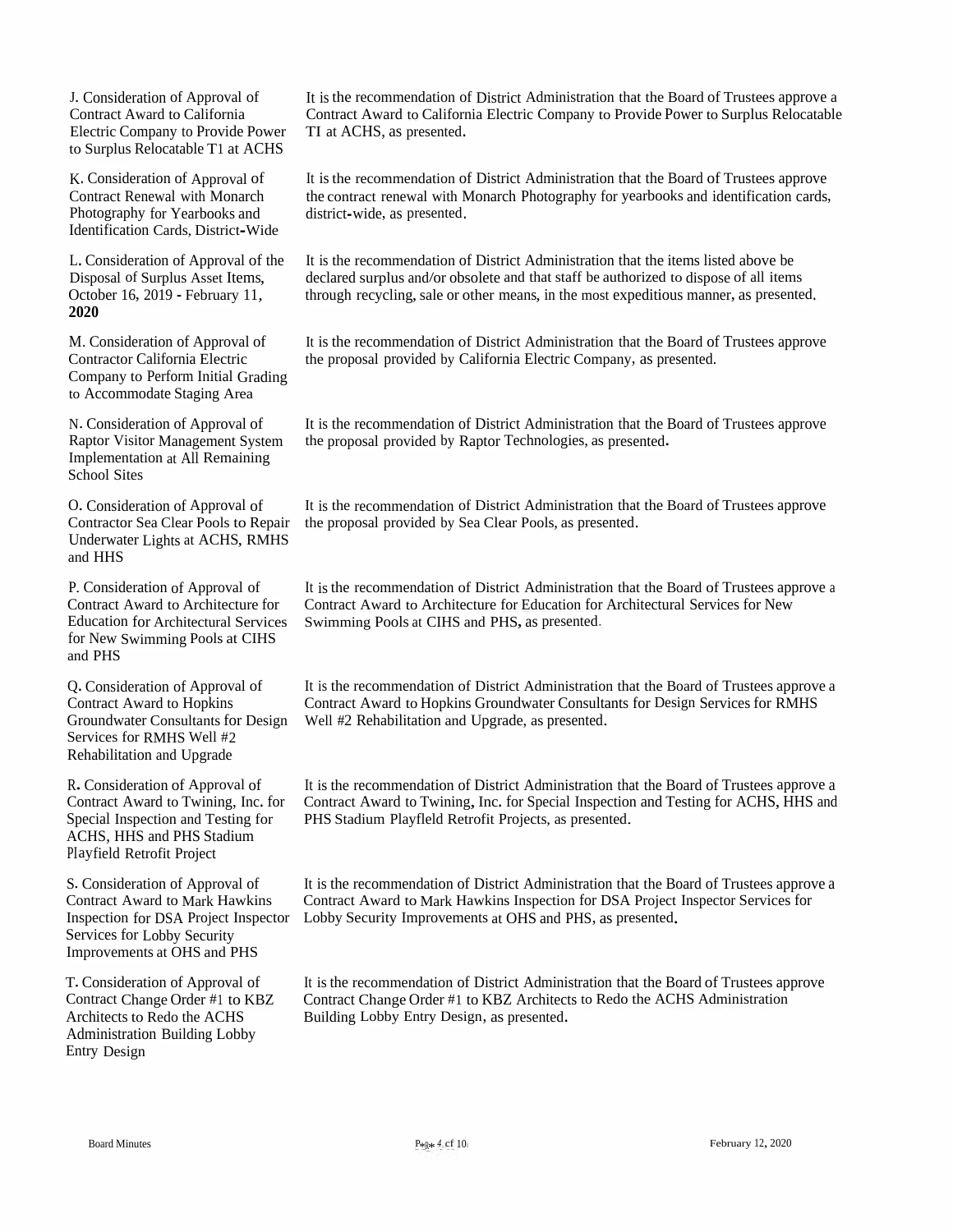U. Consideration of Approval of Contract Award to California Electric Company to Replace Three Light Poles at ACHS

V. Consideration of Approval of Contract Change Order *tt\* to G2K Construction for HHS Hazardous Material Abatement

W. Consideration of Approval of Contract Change Order #2 to KBZ Architects to Assist OUHSD to Design Systems Furniture for the Lobby Entrances at OHS and PHS

X.Consideration of Approval of Contract Change Order #2 to G2K Construction for HHS and CIHS Hazardous Material Abatement

Y. Consideration of Approval of <sup>a</sup> New Clerical III Position for Adult School

Rancho Campana High School

AA. Consideration of Approval of Non -Public Schools (NPS) Placements, According to the Students' IEP Teams and the Director of Special Education

BB. Consideration of Approval Adult Education Course Approval (A-22): Including <sup>a</sup> New Course in Introduction to Health Careers

CC.Consideration of Approval of Out of State/Country Field Trips: Vegas, NV Feb 22, <sup>2020</sup> - Feb 23, 2020 JAMZ National Dance Competition

DD. Consideration of Approval of 2019-20 Mid-Term Graduates

College (CP), Honors Academic Decathlon, World Music (CP), 21st Century Skills for the Biliterate Student (CP), Honors Engineering, Comedy/Improv CTE (CP), Advanced Theatre Production CTE Board Minutes

It is the recommendation of District Administration that the Board of Trustees approve <sup>a</sup> Contract Award to California Electric Company to Replace Three Light Poles at ACHS, as presented.

It is the recommendation of District Administration that the Board of Trustees approve Contract Change Order #1 to G2K Construction for HHS Hazardous Material Abatement, as presented.

It is the recommendation of District Administration that the Board of Trustees approve Contract Change Order #2 to KBZ Architects to Assist OUHSD to Design Systems Furniture for the Lobby Entrances at OHS and PHS, as presented.

It is the recommendation of District Administration that the Board of Trustees approve Contract Change Order #2 to G2K Construction for HHS and CIHS Hazardous Material Abatement, as presented.

It is the recommendation of District Administration that the Board Approve <sup>a</sup> New Clerical III Position for Adult School, as presented.

Z. Consideration of Approval of a It is the recommendation of District Administration that the Board Approve a New New Campus Supervisor Position at Campus Supervisor Position for Adult School, as presented.

> It is the recommendation of the District Administration that the Board of Trustees approve the Non -Public Schools(NPS) Placements, According to the Students' IEP Teams and the Director of Special Education, as presented.

It is the recommendation of the District Administration that the Board of Trustees approve the Adult Education Course Approval (A-22): Including <sup>a</sup> New Course in Introduction to Health Careers, as presented.

ACHS and PHS Dance Teams to Las Vegas, NV Feb 22, <sup>2020</sup> - Feb 23, <sup>2020</sup> JAMZ National Dance Competition, as It is the recommendation of the District Administration that the Board of Trustees approve the Out of State/Country Field Trips: ACHS and PHS Dance Teams to Las presented.

> It is the recommendation of the District Administration that the Board of Trustees approve the 2019-20 Mid-Term Graduates, as presented.

EE. Consideration of Approval of It is the recommendation of the District Administration that the Board of Trustees New/Revised Course Proposal: IB approve the New/Revised Course Proposal: IB Math Applications & Interpretation SL, Math Applications & Interpretation Ethnic Studies (CP), Honors Biology of the Living Earth, Marine Biology Ethnic Studies (CP), Honors Biology of the Living Earth, Marine Biology (CP), SL, Ethnic Studies (CP), Honors Astronomy & Space Science (CP), Physics of the Universe (CP), Academic Decathlon<br>Biology of the Living Earth, Marine College (CP), Honors Academic Decathlon, World Music (CP), 21st Century S College (CP), Honors Academic Decathlon, World Music (CP), 21st Century Skills for Biology (CP), Astronomy & Space the BiIiterate Student (CP), Honors Engineering, Comedy/Improv CTE (CP), Advanced Science (CP), Physics of the Theatre Production CTE (CP), Theatre Arts CTE (CP), Stagecraft CTE (CP), Advanc Theatre Production CTE (CP), Theatre Arts CTE (CP), Stagecraft CTE (CP), Advanced Universe (CP), Academic Decathlon Stagecraft CTE (CP), Video *&* Film CTE (CP), Honors Advanced Video & Film CTE, Honors Advanced Culinary Fundamentals, Cultural Cuisine CA (CP), Culinary Lab Assistant (CP), Honors Culinary Arts & Restaurant Management CA, California Natural Resources <sup>I</sup> (CP), California Natural Resources II (CP), Health Careers CTE (CP), Digital Broadcasting (CP), Robotics Technology for Manufacturing (CP), Honors Robotics Technology for Manufacturing, Robotics Technology for Engineering (CP), Honors Robotics Technology for Engineering, Honors Mechatronics CubeSat, Honors Page 5 of 10<br>February 12, 2020 February 12, 2020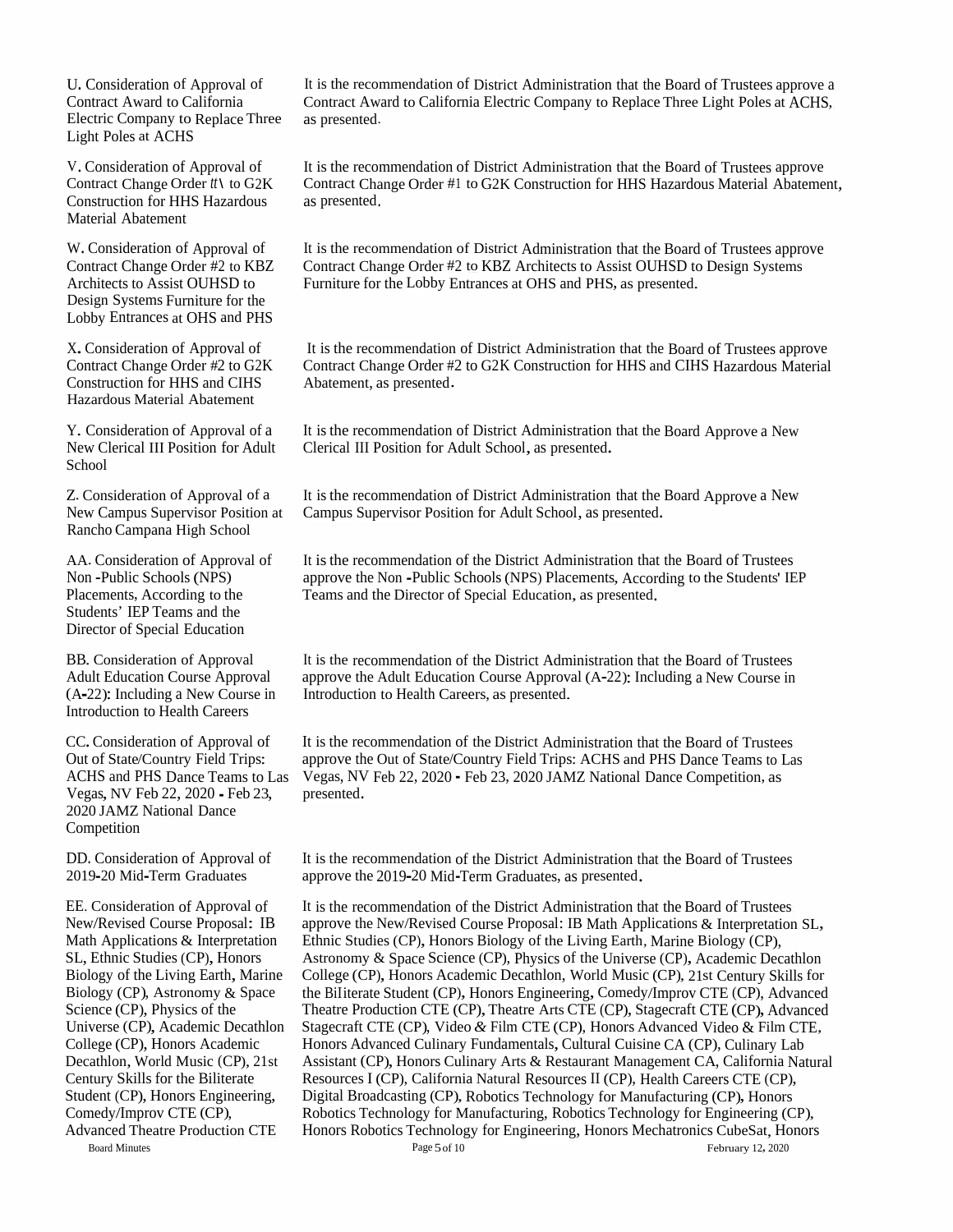(CP), Theatre Arts CTE (CP),<br>Stagecraft CTE (CP), Advance Stagecraft CTE (CP), Advanced<br>Stagecraft CTE (CP), Video & I Stagecraft CTE (CP), Video & Film<br>CTE (CP). Honors Advanced Video CTE (CP), Honors Advanced Video<br>& Film CTE, Honors Advanced & Film CTE, Honors Advanced Film CTE, Honors Advanced Culinary Fundamentals, Cultural Cuisine CACuisine CA (CP), Culinary Lab<br>Assistant (CP), Honors Culinary Arts<br>& Bettywest Monogament CA & Restaurant Management CA, Restaurant Management CA, California Natural Resources <sup>I</sup> (CP), California Natural Resources II (CP), Health Careers CTE (CP), Digital<br>Broadcasting (CP), Robotics Broadcasting (CP), Robotics Technology for Manufacturing (CP), Honors Robotics Technology for Manufacturing, Robotics Technology for Engineering (CP), Honors Robotics Technologyfor Engineering, HonorsMechatronics CubeSat, Honors Computer-Aided Drafting & D<br>for Engineering Honors Comm Computer-Aided Drafting & Design<br>for Engineering, Honors Computerfor Engineering, Honors Computer-<br>Aided Drafting & Design for<br>Manufacturius, Machatraniae Aided Drafting & Design for<br>Manufacturing, Mechatronics Engineering & Physics (CP)

FF. Consideration of Adoption of **New English Language Arts** New English Language Arts<br>Textbook: McGraw-Hill's Study<br>~ Sync

GG. Consideration2018-19 School Accountability Report Cards (SARC)

HH. ConsiderationMemorandum of Understanding between Oxnard Union High School and California State Channel Islands for Service LearningProgram

 II. Consideration of Approval of Agreement between Oxnard Union High School District and the<br>Mathem Agginat Drunk Driv Mothers Against Drunk Driving

JJ. Consideration of Renewal of Agreement between Oxnard Union High School District and Kathy Beckham

KK. Consideration of Approval of Stipulated Student Expulsions by<br>A secondary of the Sabasel Dringin Agreement of the School Principal, the Student, and the Students' Parent/Guardian, as per Board Policy 5144, Section <sup>22</sup>

LL. ConsiderationHearing Panel's RecommendationExpel a Student as per Board Policy 5144 5144 and Education Code <sup>48918</sup>

Computer-Aided Drafting &Computer-Aided Drafting & Design for Engineering, Honors Computer-Aided Drafting<br>& Design for Manufacturing, Mechatronics Engineering & Physics (CP), as presented.

It is the recommendation of District Administration that the Board of Trustees approve<br>the New Fuelish Language Asta Tarthaghs McCarey Hillie Study Suns, as approached the New English Language Arts Textbook: McGraw Hill's Study Sync, as presented.

n of Approval of It is the recommendation of District Administration that the Board of Trustees approve each School Site's 2018-2019 School Accountability Report Cards (SARC), as presented.

n of Approval of It is the recommendation of the District Administration that the Board of Trustees Memorandum of Understanding approve the Memorandum of Understanding between Oxnard Union High School District<br>between Oxnard Union High School and California State Channel Islands for Service Learning Program, as presented

> It is the recommendation of the District Administration that the Board of Trustees approve the Agreement between Oxnard Union High School District and the Mothers Against Drunk Driving, as presented.

It is the recommendation of District Administration that the Board of Trustees approve<br>he Board of Agriculture Conservation Union United School District and Kathar the Renewal Agreement between Oxnard Union High School District and Kathy<br>Realthaus as assessed Beckham, as presented.

It is the recommendation of the District Administration that the Board of Trustees approve the Stipulated Student Expulsions by Agreement of the School Principal, the<br>Student and the Students' Penant Cusedian, as not Pased Policy 5144, Section 22, as Student, and the Students' Parent/Guardian, as per Board Policy 5144, Section 22, as presented.

It is the recommendation of the District Administration that the Board of Trustees n to approve the Hearing Panel's Recommendation to Expel a Student as per Board Policy 5144 and Education Code 48918, as presented.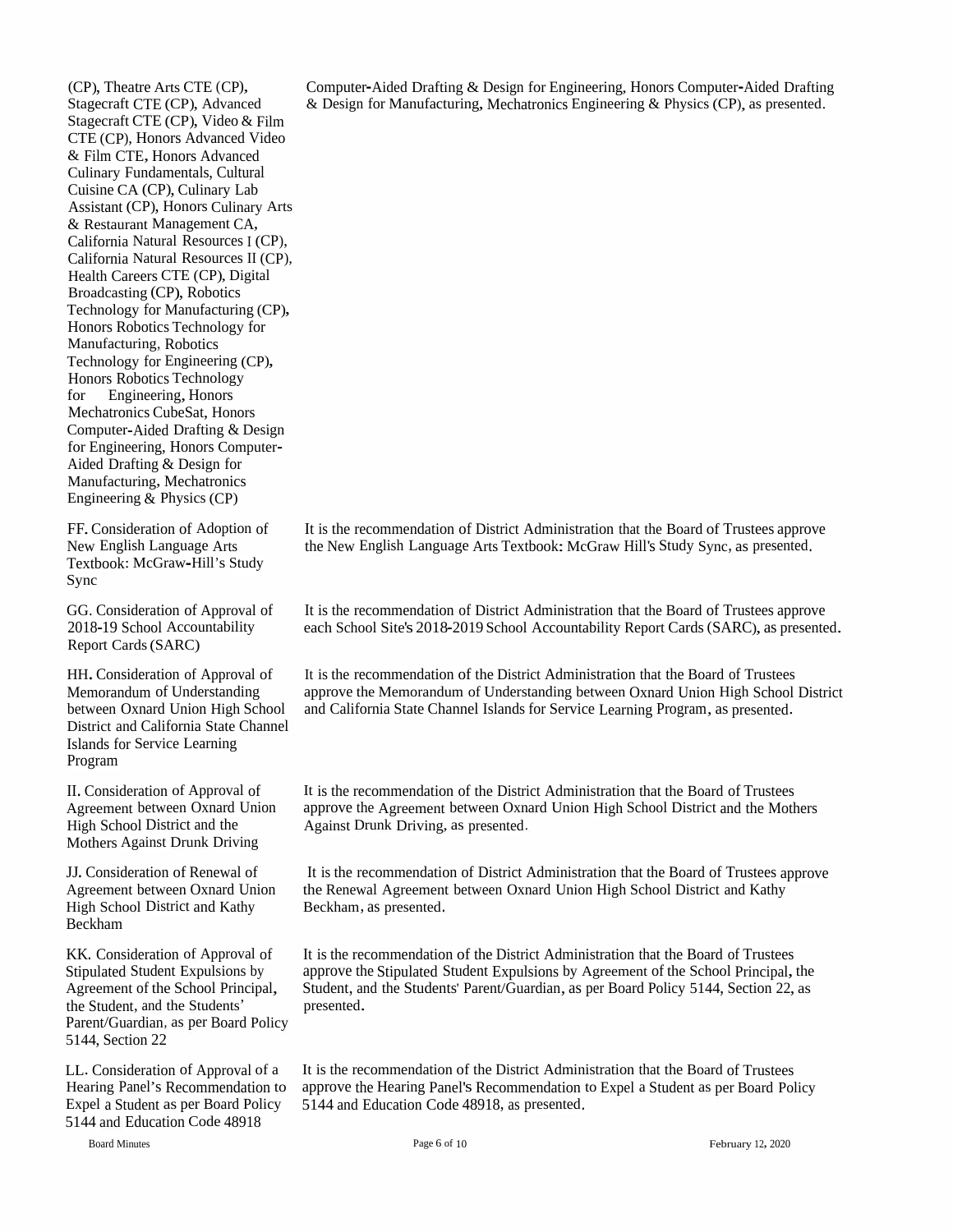Personnel Items the personnel items, as presented.

NN. Consideration of Revision of Oxnard Union High School District Board Bylaw 9310: Board Policies [Second Reading]

00. Consideration of Approval of the Revisions to Board Bylaw 9312: Board Bylaws, as presented, and that adopted, both for first reading, <sup>a</sup> New Board Bylaw 9311: Administrative Regulations be adopted,[First Reading]

PP.Consideration of Approval of Revision of Board Policy and Administrative Regulation 5144: Student Discipline [First Reading]

QQ. Consideration of Adoption of New Board Policy and Administrative Regulation 5144.1: Suspension and Expulsion/Due Process [First Reading]

RR. Consideration of Adoption of New Administrative Regulation 5144.2: Suspension and Expulsion/Due Process (Students with Disabilities)[First Reading]

SS. Consideration of Adoption of New Board Policy 5145.11Questioning by Law Enforcement [First Reading]

TT. Consideration of Revision of Board Policy 5146: Married/Pregnant/Parenting Students Reading], as presented. [First Reading]

UU. Consideration of Approval of Revision of Board Policy 3452: Student Activity Funds [Second Reading]

VV. Consideration of Adoption of New Board Policy 5131.4: Student Disturbances [Second Reading]

MM. Consideration of Approval of It is the recommendation of District Administration that the Board of Trustees approve

It is recommended that Trustees approve the revisions to Board Bylaw 9310, Board Policies, as presented, for second reading.

It is recommended that Trustees approve the revisions to Board Bylaw 9312, Board Bylaws as presented, and that <sup>a</sup> new Board Bylaw 9311: Administrative Regulations be

It is the recommendation of the District Administration that the Board of Trustees approve the Revision of Board Policy and Administrative Regulation 5144: Student Discipline [First Reading], as presented.

It is the recommendation of the District Administration that the Board of Trustees approve the New Board Policy and Administrative Regulation 5144.1: Suspension and Expulsion/Due Process [First Reading], as presented.

It is the recommendation of the District Administration that the Board of Trustees approve the Adoption of New Administrative Regulation 5144.2: Suspension and Expulsion/Due Process (Students with Disabilities) [First Reading], as presented.

It is the recommendation of the District Administration that the Board of Trustees approve the Adoption of New Board Policy 5145.11Questioning by Law Enforcement [First Reading], as presented.

Trustees expressed their concern about students being interviewed by officers, non- School Resource Officer (SRO), on campus without school administrative supervision or paren<sup>t</sup> permission. Dr. McCoy informed Trustees that this policy is aligned to officers that are not SRO's, possibly <sup>a</sup> detective. Trustees requested that Dr. McCoy revise the policy to be specific and include who the "designee" is. Trustees requested that the policy state the school administrator "shall" be presen<sup>t</sup> during an interview and when the paren<sup>t</sup> is to be notified, before interview takes <sup>p</sup>lace. Dr. McCoy advised Trustees that we will research if these requests are possible as this policy does interact with the Penal Code. Trustees recommended mental suppor<sup>t</sup> services for students when they have official contact with their site SRO or outside officer.

This item was tabled for <sup>a</sup> future meeting; therefore, no action was taken.

It is the recommendation of the District Administration that the Board of Trustees approve the Revision of Board Policy 5146: Married/Pregnant/Parenting Students [First

It is the recommendation of District Administration that the Board to Approve the revision of Board Policy 3452: Student Activity Funds [Second Reading], as presented.

It is the recommendation of the District Administration that the Board of Trustees approve the Adoption of New Board Policy 5131.4: Student Disturbances [Second Reading], as presented.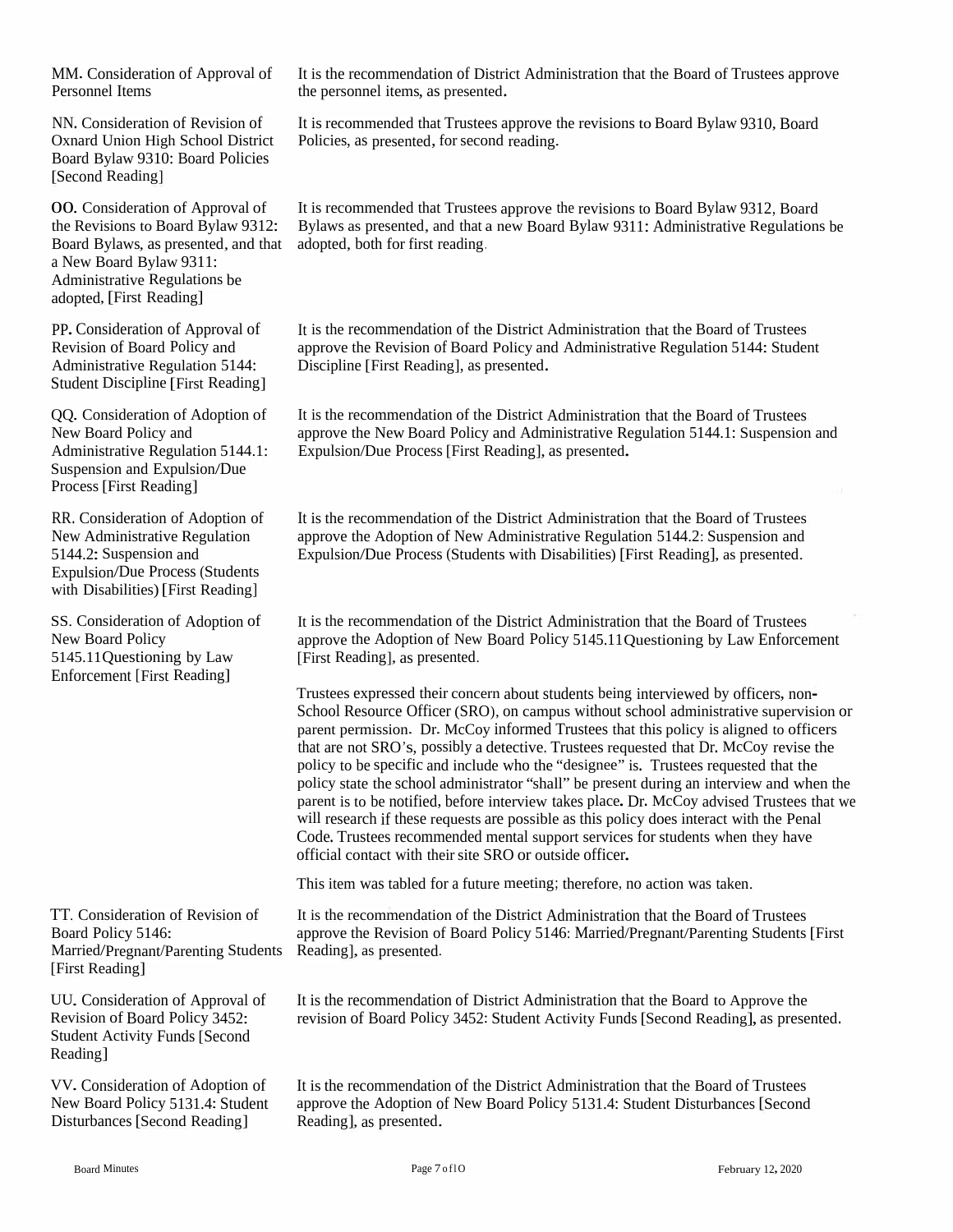WW. Consideration of Adoption of New Administrative Regulation<br>5131 41 Use of Seclusion & 5131.41 Use of Seclusion &<br>Postraint Ulisat Beading Restraint [First Reading]

XX. Consideration of Revision of<br>Poerd Policy 5121.7: Wesners an Board Policy 5131.7: Weapons andDangerous Instruments[SecondReading]

YY. Consideration of Adoption of New Board Policy <sup>5137</sup>: Positive School Climate [Second Reading]

ZZ. Consideration of Approval of Revision to Board Policy 2110:<br>District Office Over 1: 11 Cl District Office Organization Chart and Board Policy 2111: Site<br>Creating Chart First B Organization Chart [First Reading]

AAA. ConsiderationRevision of Board Bylaw<br>Conflict of Interest [First <sup>9270</sup>: Conflict of Interest [First Reading]

BBB. ConsiderationRevision of Board Policy 2300:<br>Conflict of Interest Cade [Einth Conflict of Interest Code [First Reading]

## 14. ACTION

B. Consideration of Adoption of Board Resolutions #20-<sup>06</sup>07Authorizing Filing<br>Essility Pressum Fra Facility ProgramApplication Documents and<br>Identifying District Documents Identifying District Representatives for Funding Applications

#### *Approved*

C. Consideration of Adoption of Board Resolution #20-<sup>08</sup> Authorizing Filing of State School Facility Program Funding Eligibility Documents

#### *Approved*

D. Consideration of Approval of Renewal Agreement to Eide Bailly<br>LLB for Auditing Services LLP for Auditing Services

### *Approved*

E. Consideration of Adoption of Board Resolution<br>Proliminary Office Preliminary Official Statement<br>Pelatina to the Issues Relating to the Issuance and<br>2020 Befording Gaussel Ob 2020 Refunding General Obligation — Vote 5/0.<br>Bonds for the Purpose of s for the Purpose of Refinancing Outstanding General Obligation Debt of the District

It is the recommendation of the District Administration that the Board of Trustees approve the Adoption of New Administrative Regulation 5131.41 Use of Seclusion &<br>Restraint [First Reading], as presented Restraint [First Reading], as presented.

It is the recommendation of the District Administration that the Board of Trustees approve the Revision of Board Policy 5131.7: Weapons and Dangerous Instruments<br>[Second Boading], as researted [Second Reading], as presented.

It is the recommendation of the District Administration that the Board of Trustees approve the Adoption of New Board Policy 5137: Positive School Climate [Second<br>Reading1. as presented. Reading], as presented.

It is the recommendation of District Administration that the Board Approve Revision to<br>Reard Policy 2110: District Office Organization Chert and Reard Policy 2111: Site Board Policy <sup>2110</sup>: District Office Organization Chart and Board Policy <sup>2111</sup>: Site Organization Chart [First Reading] and waive second reading, as presented.

n of Approval of It is the recommendation of District Administration that the Board Approve Revision of Review 0270. Board Bylaw 9270: Conflict of Interest [First Reading] and waive Second Reading, as<br>presented presented.

n of Approval of It is the recommendation of District Administration that the Board Approve Revision of <br>Policy 2300: Read Bylaw 2300: Conflict of Interest Code [First Boading] and waive Second Boading Board Bylaw 2300: Conflict of Interest Code [First Reading] and waive Second Reading,<br>as presented. as presented.

ption of Motion: Trustee Hall moved to adopt Resolutions #20-06 and #20-07Authorizing Filing 6 and #20-<br>6 and #20-<br>State School District Bonresontatives for Eureling Applications as approached School by Trustee #20-06 and #20-<br>g of State School District Representatives for Funding Applications, as presented. Seconded by Trustee<br>mating and acception of a presentative state of the State School District Representatives for Funding A Herrera and carried unanimously. Vote 5/0.

> Motion: Trustee Hall moved to adopt Resolution No. 20-08, authorizing filing of State<br>Sabool Feaility Program Funding Eligibility deguments, as researted Seconded by School Facility Program Funding Eligibility documents, as presented. Seconded by<br>Trustee Herrera and carried unanimously. Vote 5/0. Trustee Herrera and carried unanimously. Vote <sup>5</sup>/0.

Motion: Trustee Edmonds moved to approve the renewal agreement to Eide Bailly LLP<br>for auditing corriece, as presented. Seconded by Trustee Davis and carried unanimously for auditing services, as presented. Seconded by Trustee Davis and carried unanimously.<br>Vote 5/0. Vote 5/0.

n #20-10 Approving Official Statement Relating to the Issuance and Sale of 2020 Refunding General Relating to the Issuance and Sale of of the District, as presented. Seconded by Trustee Edmonds and carried unanimously.<br>2020 Refunding General Obligation Vote 5/0. Motion: Trustee Herrera moved to adopt Resolution #20-10 Approving Preliminary<br>Official Statement Belating to the Issuence and Sele of 2020 Befunding Ceneral Obligation Bonds for the Purpose of Refinancing Outstanding General Obligation Debt<br>of the District, as any sented. Seconded by Trustee Educational and senied weaken.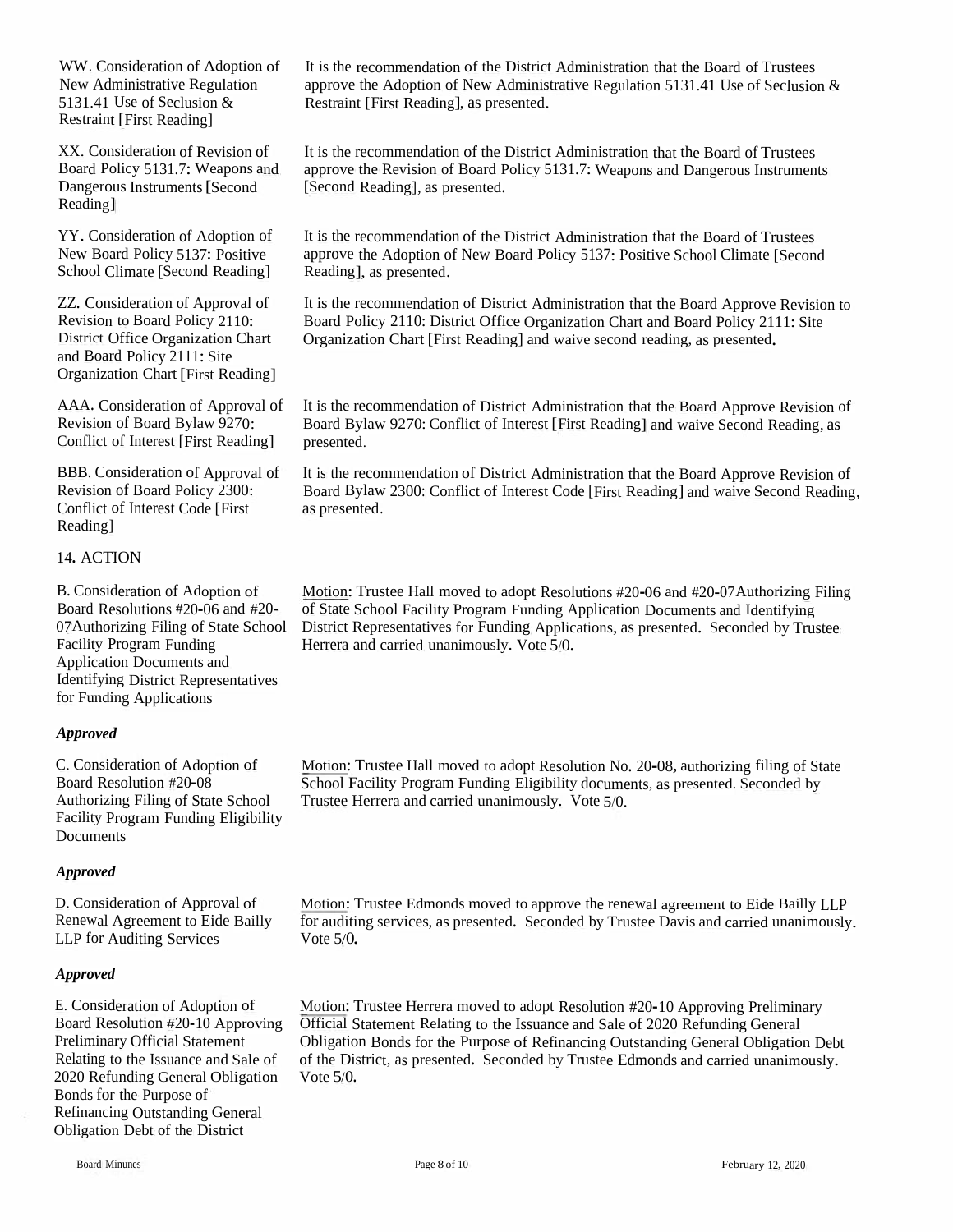| Approved                                                                                                                                      | Mr. Weinstein affirmed that the purpose of refinancing is to lower the interest rate and<br>not to extend the maturity date which will allow a savings of \$5,055,449 for OUHSD<br>community taxpayers.                                                                                                                                                                                                                                                                                                                                                                                                                                                                                                                                                                                                                                                                                                                                                                                                                                                                                                                                                                                                                                                                                                                                                                                                                                                                  |
|-----------------------------------------------------------------------------------------------------------------------------------------------|--------------------------------------------------------------------------------------------------------------------------------------------------------------------------------------------------------------------------------------------------------------------------------------------------------------------------------------------------------------------------------------------------------------------------------------------------------------------------------------------------------------------------------------------------------------------------------------------------------------------------------------------------------------------------------------------------------------------------------------------------------------------------------------------------------------------------------------------------------------------------------------------------------------------------------------------------------------------------------------------------------------------------------------------------------------------------------------------------------------------------------------------------------------------------------------------------------------------------------------------------------------------------------------------------------------------------------------------------------------------------------------------------------------------------------------------------------------------------|
| F. Consideration of Adoption of<br>Resolution #20-05 Declaring the<br>Month of February as Black History<br>Month<br>Approved                 | Motion: Trustee Herrera moved to adopt Resolution #20-05 Declaring the Month of<br>February as Black History Month, as presented. Seconded by Trustee Davis and carried<br>unanimously. Vote 5/0.                                                                                                                                                                                                                                                                                                                                                                                                                                                                                                                                                                                                                                                                                                                                                                                                                                                                                                                                                                                                                                                                                                                                                                                                                                                                        |
| G. Consideration of Approval of the<br>Election of a Representative to the<br>CSBA Delegate Assembly from the<br>District Region or Subregion | Motion: Trustees voted for Matthew Almaraz, Darlene Bruno, Efrain Cazares and Jenny<br>Fitzgerald to serve as the Delegate Assembly Subregion 11-B.                                                                                                                                                                                                                                                                                                                                                                                                                                                                                                                                                                                                                                                                                                                                                                                                                                                                                                                                                                                                                                                                                                                                                                                                                                                                                                                      |
| 15. Staff Reports - Summer School                                                                                                             | During July 2019, Summer School was offered at every high school in the district.<br>Courses were offered to meet the following needs: Credit recovery, Extended school year<br>for SPED students, Extended school year for Migrant students, Enrichment courses for<br>incoming grade 9 students, Enrichment courses for rising grade 10, 11, and 12 students,<br>CTE Summer Camps. OUHSD will be reimbursed for all expenses incurred to run<br>summer school through a partnership MOU with Learn 4 Life. OFTSE and the District<br>have a MOU memorializing the hourly rate paid to District Teachers by Learn 4 Life.                                                                                                                                                                                                                                                                                                                                                                                                                                                                                                                                                                                                                                                                                                                                                                                                                                               |
|                                                                                                                                               | Trustees inquired what the success of the online course completion, over the last three<br>years, is attributed to. Ms. Hernandez replied that it is due to the support of the AVID<br>Tutors, usually a college student, and the teachers, more individualized assistance.<br>Trustees were informed that counselors determine which classes the students participate<br>in regarding online learning. Trustees inquired as to why the Creative Writing is only<br>offered in partnership with UCSB, OHS and PHS. Dr. McCoy replied that OHS<br>Librarian, Jennifer Brickey, and PHS Teacher, Gabriel Valdez, are script fellows with the<br>South Coast Writing Project and they approached Dr. McCoy about this course. Dr.<br>McCoy informed Trustees that he would be happy to offer this course at other schools<br>during summer school. Trustees highly recommended expanding this program. Trustees<br>were informed that the Summer at City Hall will take place at Oxnard City Hall. Trustees<br>would like to see an expenditure plan for the summer school reserves. Trustees were<br>informed that the Administrative Intern Program, district teachers who are aspiring<br>administrators and have completed their administrator tier 1 credentials or are completing<br>hours towards their tier 1 credential, will continue for this summer. The interns are under<br>the supervision of assistant principals and are paid an hourly rate as a teacher. |
| <b>Expense Reduction Update</b>                                                                                                               | Trustees considered the 1st interim report at the December $IS^{0I}$ Board meeting. With the<br>information Mr. Weinstein supplied about a negative operating balance, the board<br>requested an update on his and his team's efforts to balance the operating budget of the<br>District. Mr. Weinstein presented budget information as of February 1st, 2020 showing<br>progress made.                                                                                                                                                                                                                                                                                                                                                                                                                                                                                                                                                                                                                                                                                                                                                                                                                                                                                                                                                                                                                                                                                  |
|                                                                                                                                               | Trustees inquired as to why there is a big fluctuation between the adopted budget and the<br>1st Interim. Mr. Weinstein replied that the adopted budget is created with estimates given<br>to the District by the government, estimates of enrollment, possibile salary increases and<br>a possible 10% benefit increase. Trustees requested that Mr. Weinstein give them a range<br>such as worst case scenario, moderate rate scenario and best case scenario, in the future.<br>Dr. DeLeon recommended that Mr. Weinstein be more conservative when budgeting for<br>sites and if more funding is needed, Dr. DeLeon and Mr. Weinstein can determine if the<br>needs are justified. Trustees requested that Mr. Weinstein inform them, in a Friday<br>Update, what happens to funding not used during the fiscal year.                                                                                                                                                                                                                                                                                                                                                                                                                                                                                                                                                                                                                                                |
| Measure A Projects Update                                                                                                                     | The District has identified approximately 145 possible modernization, energy<br>conservation, and construction projects for District Facilities. This includes a new<br>comprehensive high school. The funding for these projects is Measure A Bond Funds.<br>The following information is given to Trustees, staff, and the public were given<br>information to update them on the progress of these projects and the expenditure of the<br>Measure A Bond Funds.                                                                                                                                                                                                                                                                                                                                                                                                                                                                                                                                                                                                                                                                                                                                                                                                                                                                                                                                                                                                       |